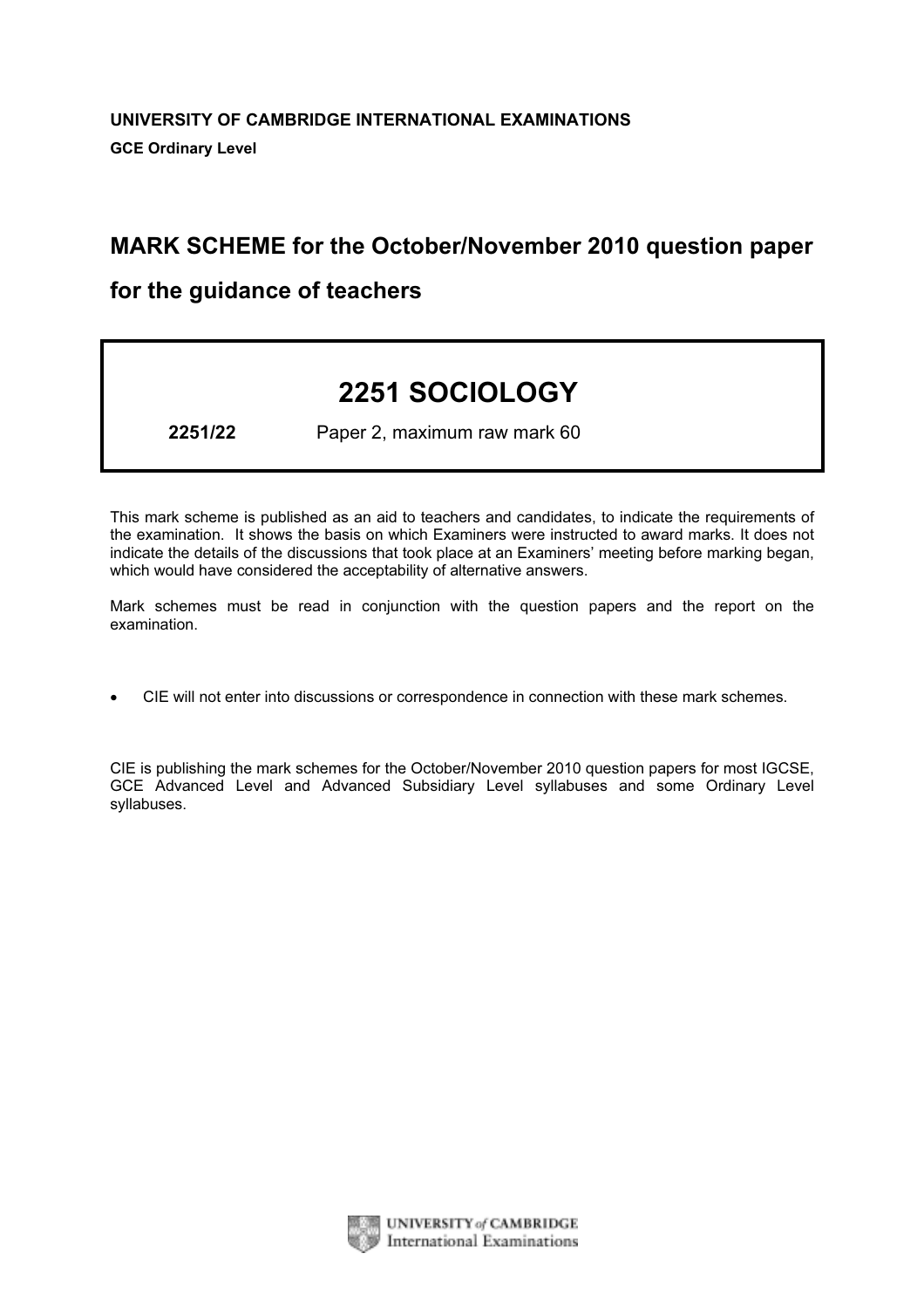| Page 2 | Mark Scheme: Teachers' version      | <b>Syllabus</b> | Paper |
|--------|-------------------------------------|-----------------|-------|
|        | GCE O LEVEL - October/November 2010 | 2251            | 22    |

# Section A: The Family

# 1 In traditional societies the functions of the family are different, to some extent, from those performed by the family in modern industrial societies.

# (a) What is meant by the term traditional society? [2]

 A society where religion and custom play a key part in organising and regulating people's lives.

 Two marks for a clear definition along these lines and one mark for a partial definition showing some understanding.

# (b) Describe  $\underline{two}$  functions that are carried out by the family in all societies.  $[4]$

 Universal functions of the family include: regulation of sexual behaviour, reproduction, socialisation of young children, and some form of economic support.  $(2 \times 2)$ 

## (c) Explain how the functions performed by the family have changed as societies have modernised. [6]

- 0–3 A simple notion of a loss of functions, or a narrowing of functions, with no further development would justify a mark in this band.
- 4–6 Answers at this level will show clearly in what ways the functions of the family have changed with the move to modern industrial societies. At the top of the band, candidates may include references to the sharing or transfer of functions to the state and other institutions.

# (d) How far, and in what ways, are families in modern industrial societies still as important as they were in the past? In the state of the state of the state of the state of the state of the state of the state of the state of the state of the state of the state of the state of the state of the state of t

- 0–3 A few basic points, probably relying on assertion rather than sociological reasoning.
- 4–6 Two or three basic points about, for example, the rising divorce rate, loss of functions, decline in first marriages and/or increase in remarriages.
- 7–8 Several relevant points will be discussed and, at the top of the band, the answer will be an explicit assessment of whether families are still as important as in the past.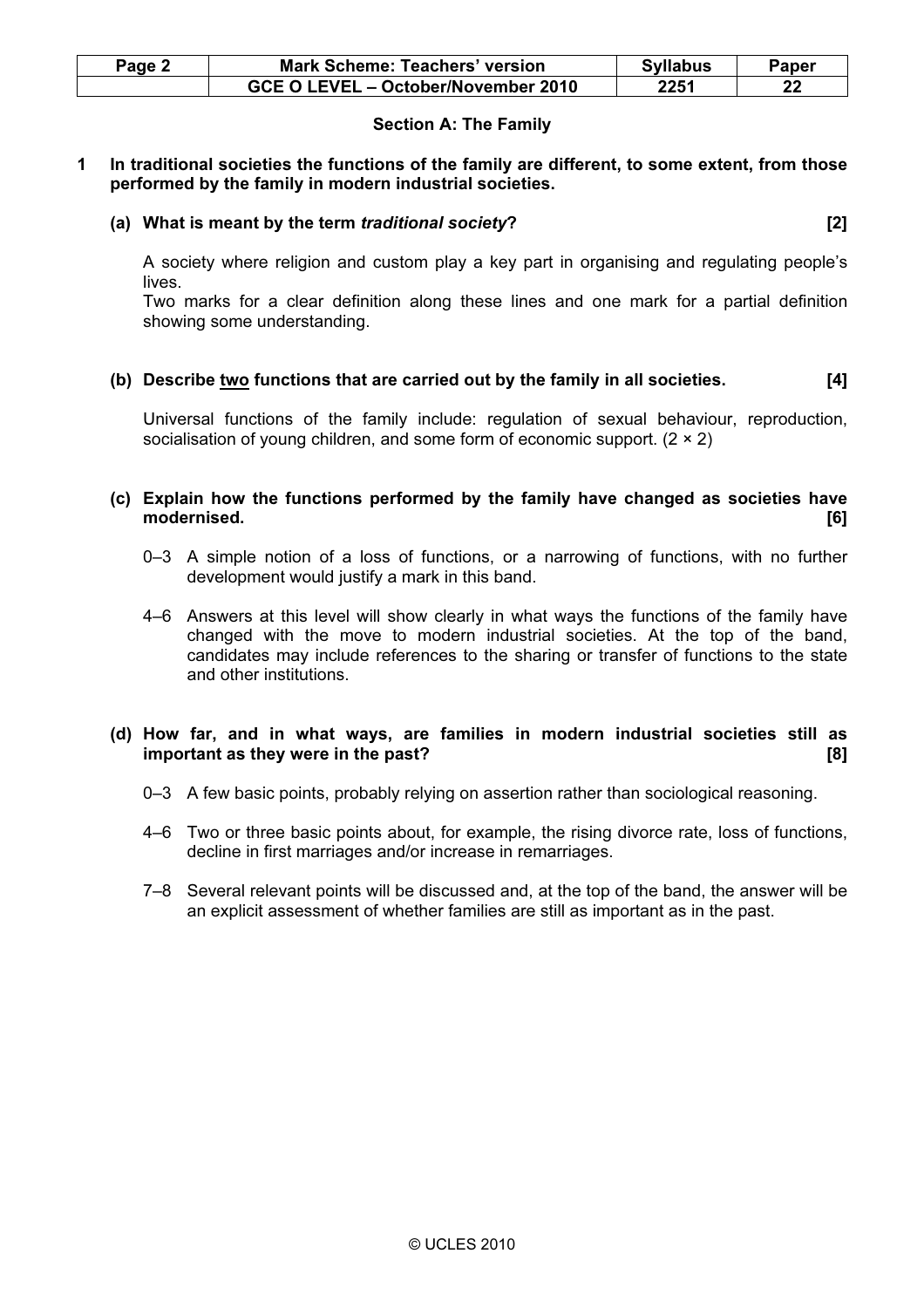| Page 3 | <b>Mark Scheme: Teachers' version</b> | <b>Syllabus</b> | Paper |
|--------|---------------------------------------|-----------------|-------|
|        | GCE O LEVEL - October/November 2010   | 2251            | 22    |

## 2 It is argued that in modern industrial societies there has been a move from segregated conjugal roles to more integrated conjugal roles, giving rise to the symmetrical family.

#### (a) What is meant by the term symmetrical family? [2]

 One in which the roles of partners have become more alike and equal. A clear definition along these lines = 2 marks. An incomplete definition showing some understanding = 1 mark.

# (b) Describe the difference between segregated and integrated conjugal roles. [4]

 Segregated conjugal roles: where there is a clear division and separation of the male and female role within a partnership.

 Integrated conjugal roles: also known as joint conjugal roles, where the divisions between male and female roles are less distinct.

# (c) Explain the reasons why the symmetrical family has become more common in modern industrial societies. [6]

 Reasons include: increasing employment opportunities for women; less dependence on male partner; improved standards of living leading to shared home-centred leisure; the decline in the close-knit extended family/isolation of the nuclear family and changing social attitudes.

- 0–3 Answers at this level are likely to be confined to a few isolated points of general relevance to the question. There may be little sociological depth or the range of points will be narrow
- 4–6 Several well-developed factors will appear, showing good sociological understanding.

# (d) To what extent is the nuclear family still the dominant type of family unit in modern industrial societies? [8]

- 0–3 Answers at this level may be confined to generalisation and common sense, with little linkage to the question.
- 4–6 A few relevant sociological points will appear, arguing for and/or against the idea that the nuclear family is in decline in modern industrial societies. Reference to the diversity of family types may be discussed.
- 7–8 The answer should consider arguments both for and against the claim that the nuclear family is declining in modern industrial societies. At this level, there will be some attempt at assessment.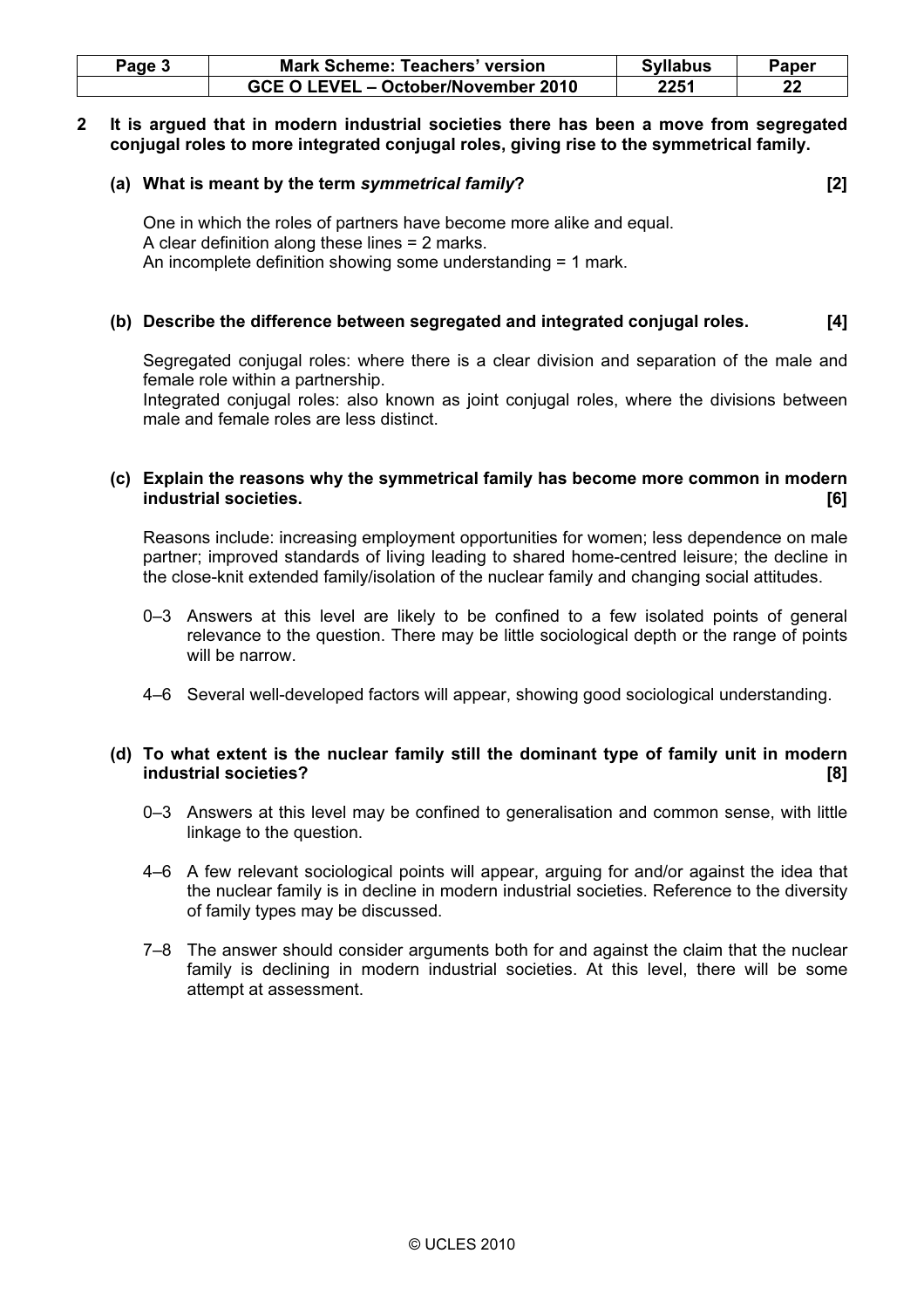| Paqe 4 | <b>Mark Scheme: Teachers' version</b> | <b>Syllabus</b> | Paper |
|--------|---------------------------------------|-----------------|-------|
|        | GCE O LEVEL – October/November 2010   | 2251            | っっ    |

# Section B: Education

## 3 The formal and informal curriculum can both be an influence on pupils' opportunities for upward social mobility.

# (a) What is meant by the term informal curriculum? [2]

 Everything that pupils learn which is not part of the formal curriculum, e.g. norms, values and rules.

 Two marks for a clear definition along these lines and one mark for a partial definition showing some understanding.

#### (b) Describe two ways in which the formal curriculum can help children from poor families achieve upward social mobility. [4]

 Examples include: the teaching of skills for employment/training, qualifications, free education and school equipment, compensatory education, socialisation and social control. 1 mark for each example and 1 mark for development.  $(2 \times 2)$ 

## (c) Explain why children from poor families often underachieve at school. [6]

- 0–3 A few basic points with little sociological backing.
- 4–6 A range of factors covering relevant points will be offered, e.g. low expectations; needing to leave school to get a job; having to pay for education; few role models; middle class nature of schooling; teachers and parental attitudes.

## (d) How far, and in what ways, can schooling have a negative influence on the educational performance of children from poor families? [8]

- 0–3 A few commonsensical points, lacking development, can be expected at this level.
- 4–6 A range of appropriate suggestions will appear at this level, including: compensatory education programmes; strategies to promote equal opportunities, e.g. mixed ability teaching; recruitment of teachers from working class backgrounds; home/school initiatives; encouraging role models of deprived children being successful at school.
- 7–8 To reach the top of the band, the second part of the question (how likely are they to succeed?) must be answered.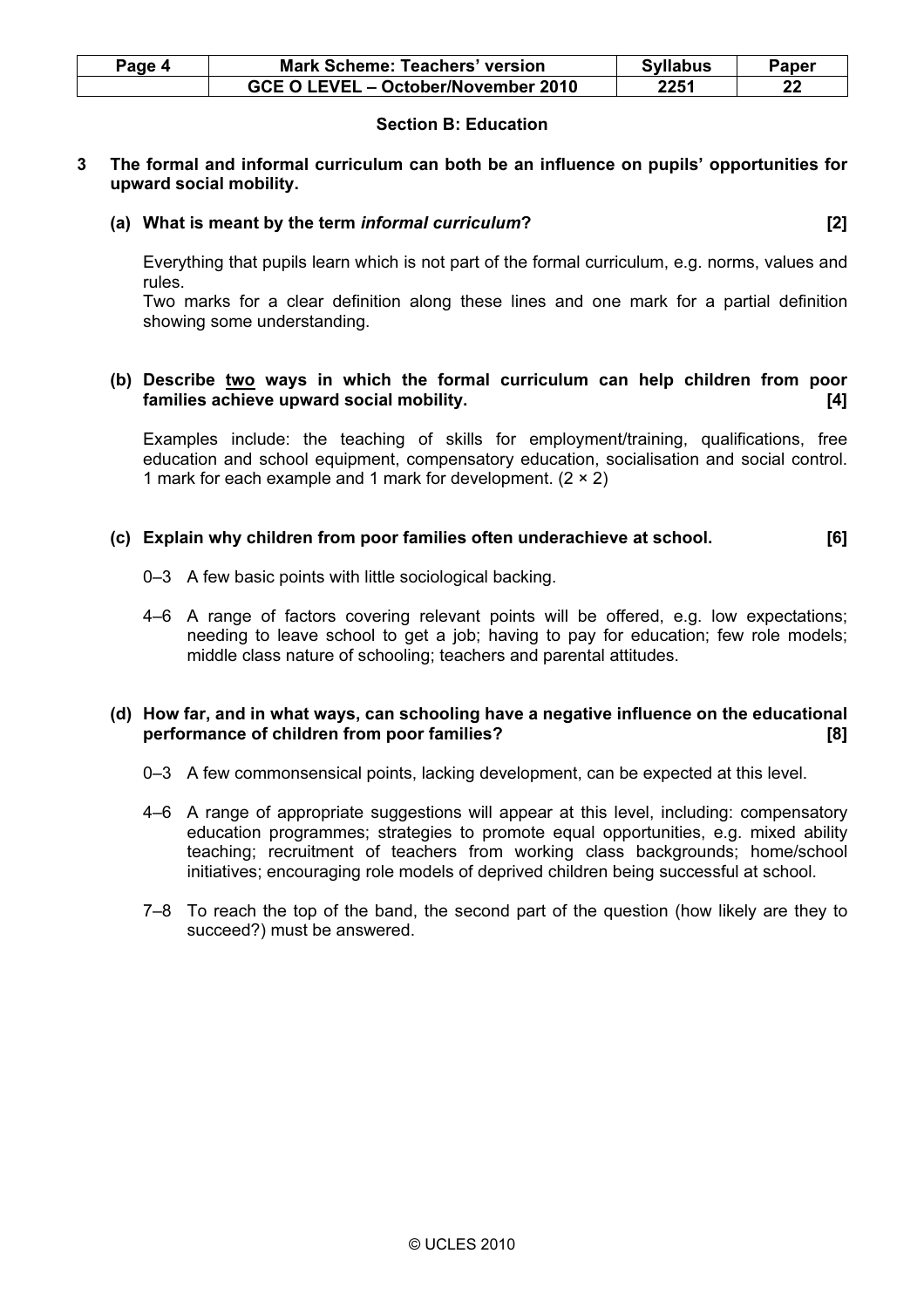| Page 5 | <b>Mark Scheme: Teachers' version</b> | <b>Syllabus</b> | Paper |
|--------|---------------------------------------|-----------------|-------|
|        | GCE O LEVEL - October/November 2010   | 2251            | າາ    |

#### 4 The educational performance of ethnic minorities can be influenced by both home background and inside school factors.

## (a) What is meant by the term ethnic minorities? [2]

 Groups of people who share a common culture that is different from the rest of society. Two marks for a clear definition along these lines and one mark for a partial definition showing some understanding.

# (b) Describe two ways in which the peer group may influence a child's performance at school. [4]

 Candidates may describe both positive and negative influences of the peer group, e.g. homework groups or anti-school attitudes. (2 × 2)

# (c) Explain how home background may influence the educational achievement of ethnic minority pupils. [6]

 Influences may include, for example, poverty, unemployment, language and culture clashes, speech patterns i.e. restricted and elaborated codes, parental attitudes to education and peer group influences.

- 0–3 A few basic points with little linkage to the question.
- 4–6 Several relevant sociological points should appear at this level, with direct links to education, home background and ethnicity.

# (d) How far, and in what ways, can teachers and schools help improve the performance of ethnic minority pupils? [8] **Example 2018 Example 2018 CONS EXAMPLE 2018 CONS EXAMPLE 2019 CONS EXAMPLE 2019 CONS EXAMPLE 2019 CONS EXAMPLE 2019 CONS EXAMPLE 2019 CONS EXAMPLE 2019 CONS CO**

- 0–3 A few ways in which teachers and schools can improve educational performance will feature, but with little development and few direct links to the case of ethnic minorities.
- 4–6 A range of relevant factors will appear, for example, compensatory education, positive discrimination and anti-racist policies, educational priority areas and the hiring of teachers from ethnic minority backgrounds.
- 7–8 To reach the top of the band, the 'how far' part of the question must be addressed, albeit in an unsophisticated way.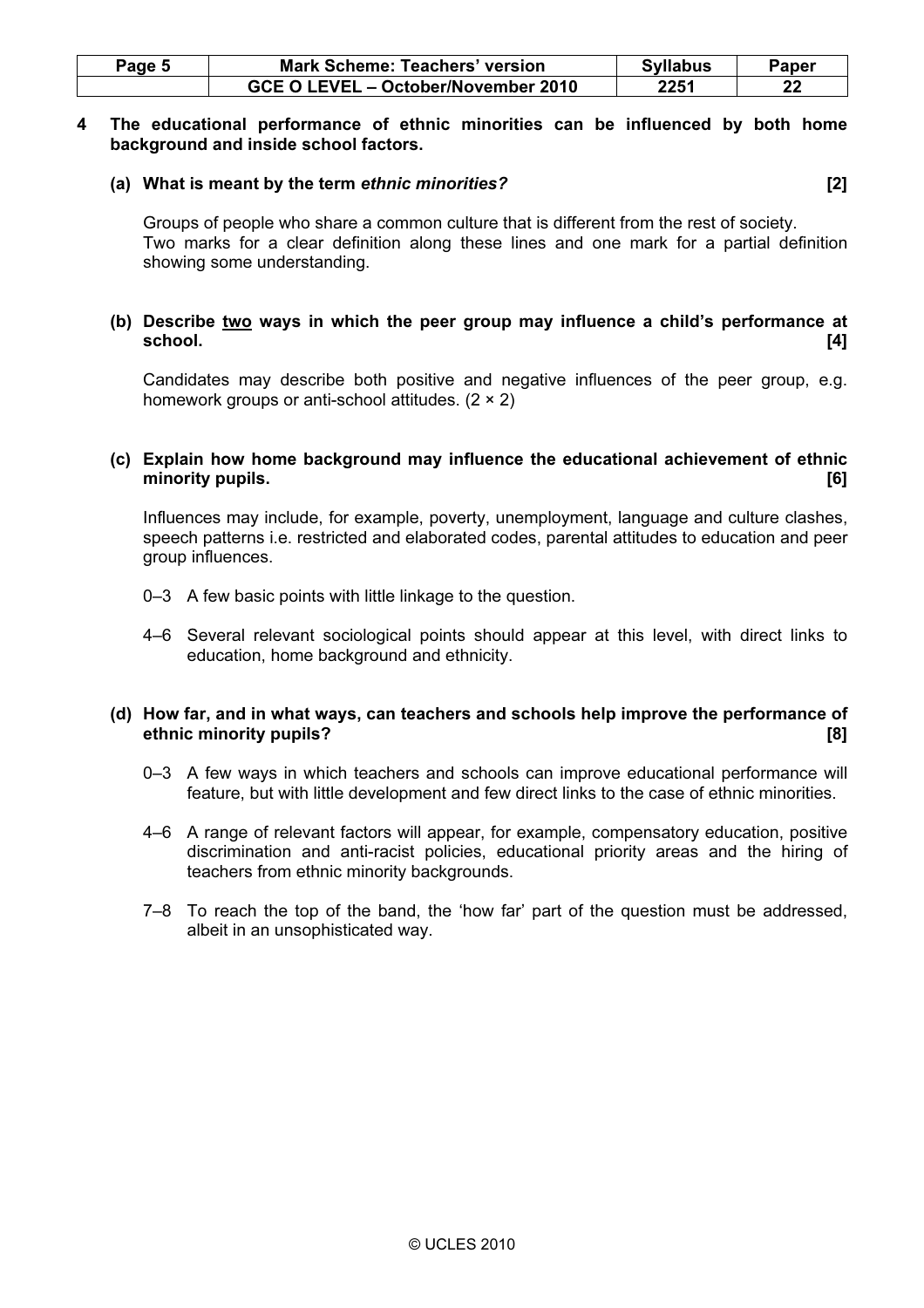| Page 6 | <b>Mark Scheme: Teachers' version</b> | <b>Syllabus</b> | Paper |
|--------|---------------------------------------|-----------------|-------|
|        | GCE O LEVEL – October/November 2010   | 2251            | 22    |

# Section C: Crime, Deviance and Social Control

#### 5 The term moral panic has been used to explain why deviancy amplification occurs.

#### (a) What is meant by the term deviancy amplification? [2]

 The process by which the mass media, through exaggeration and distortion, actually create more crime and deviance.

 2 marks for a clear definition along these lines; 1 mark for an incomplete definition showing some understanding.

# (b) Describe  $\underline{\text{two}}$  examples of a moral panic.  $[4]$

 Examples are many and may include mods and rockers, teddy boys, HIV, paedophilia and drug use.

1 mark for examples and 1 mark for development.  $(2 \times 2)$ 

## (c) Explain why a moral panic may lead to an increase in crime rates. [6]

- 0–3 Answers at this level may be based on generalisation and assumption, with little linkage to the question.
- 4–6 At this level, a range of points will appear, e.g. increased police activity and media exaggeration leading to an increase in recording and reporting of particular crimes.

# (d) To what extent is it true that some social groups commit more crime than other groups? [8]

- 0–3 One or two isolated points with little or no linkage to the question.
- 4–6 At this level, candidates will offer a more solid critique of official crime statistics, with reference to social groups, for example: gender, class, area and ethnicity.
- 7–8 To reach the top of the band, there will be an attempt to assess/evaluate and an overall conclusion will be reached.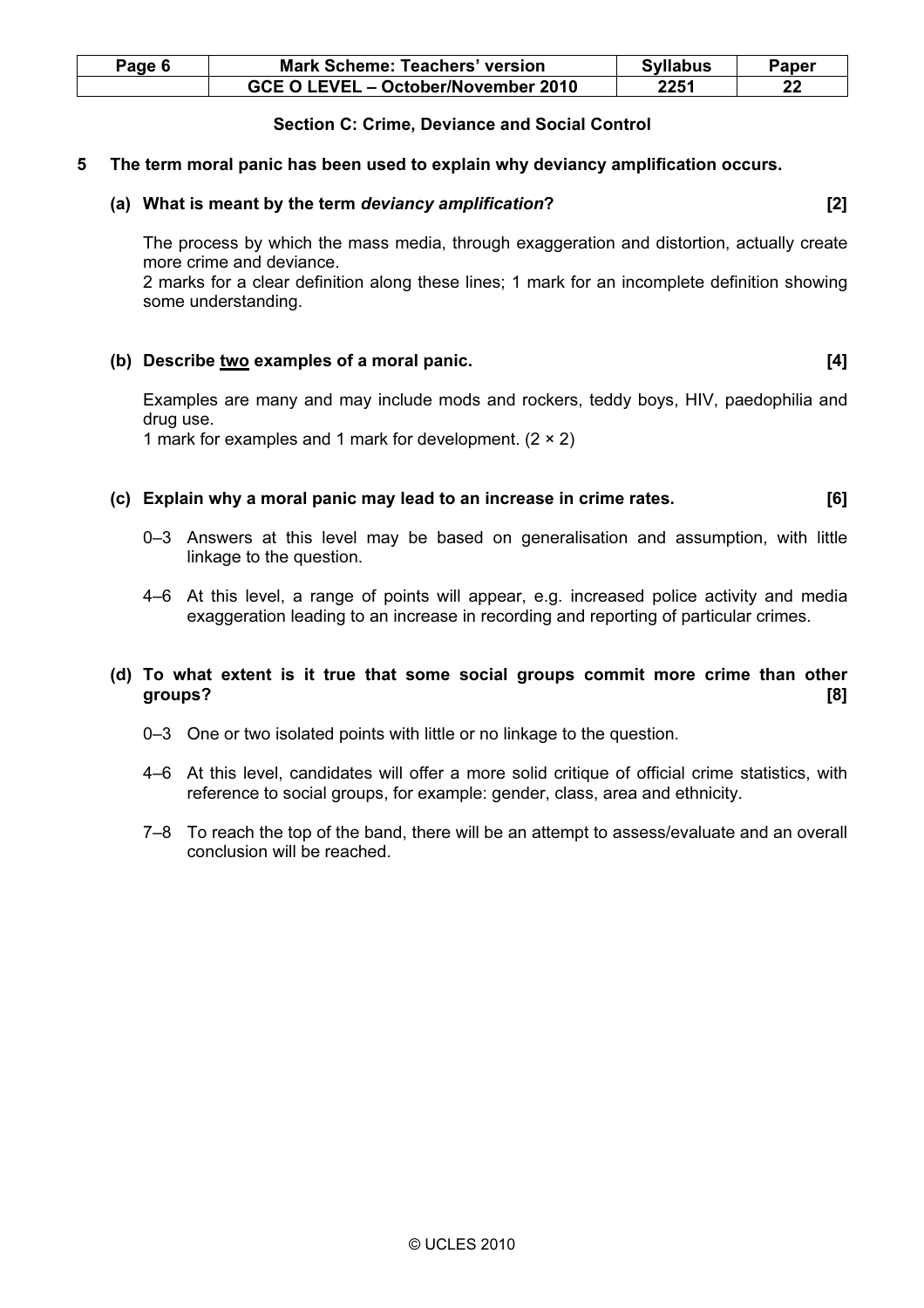| Page | <b>Mark Scheme: Teachers' version</b> | <b>Syllabus</b> | Paper |
|------|---------------------------------------|-----------------|-------|
|      | GCE O LEVEL - October/November 2010   | 2251            | 22    |

## 6 Official crime statistics can be misleading and open to interpretation. One reason for this is the so-called dark figure.

# (a) What is meant by the term the dark figure? [2]

The estimated number of unreported and unrecorded crimes. (2 marks)

# (b) Describe two reasons why people fail to report crimes to the police. [4]

 2 marks for identification of reasons and 2 marks for appropriate explanations/descriptions. Reasons include: ignorance that a crime has been committed, crimes considered too trivial to report, fear of repercussions, desire to protect family members or friends, lack of faith in the police, general distrust of people.

#### (c) Explain why white-collar crimes often go unrecorded. [6]

- 0–3 Answers at this level may be restricted to one or two points, with little or no linkage to the question.
- 4–6 Answers at this level should include a range of points, for example: ignorance that a crime has been committed; crimes considered too trivial to record; person reporting crime may be considered unreliable by the police; police discretion in recording of crime.

#### (d) How far, and in what ways, may the activities of the police influence the official crime statistics? [8]

- 0–3 A few generalised points based on common sense rather than sociological insight.
- 4–6 A few relevant sociological points will be made, possibly relying on one particular theme, e.g. stereotyping, or police activity, and therefore lacking in breadth.
- 7–8 Several aspects of police activity will be considered, with some reference to stereotyping/labelling necessary to reach the top of the band.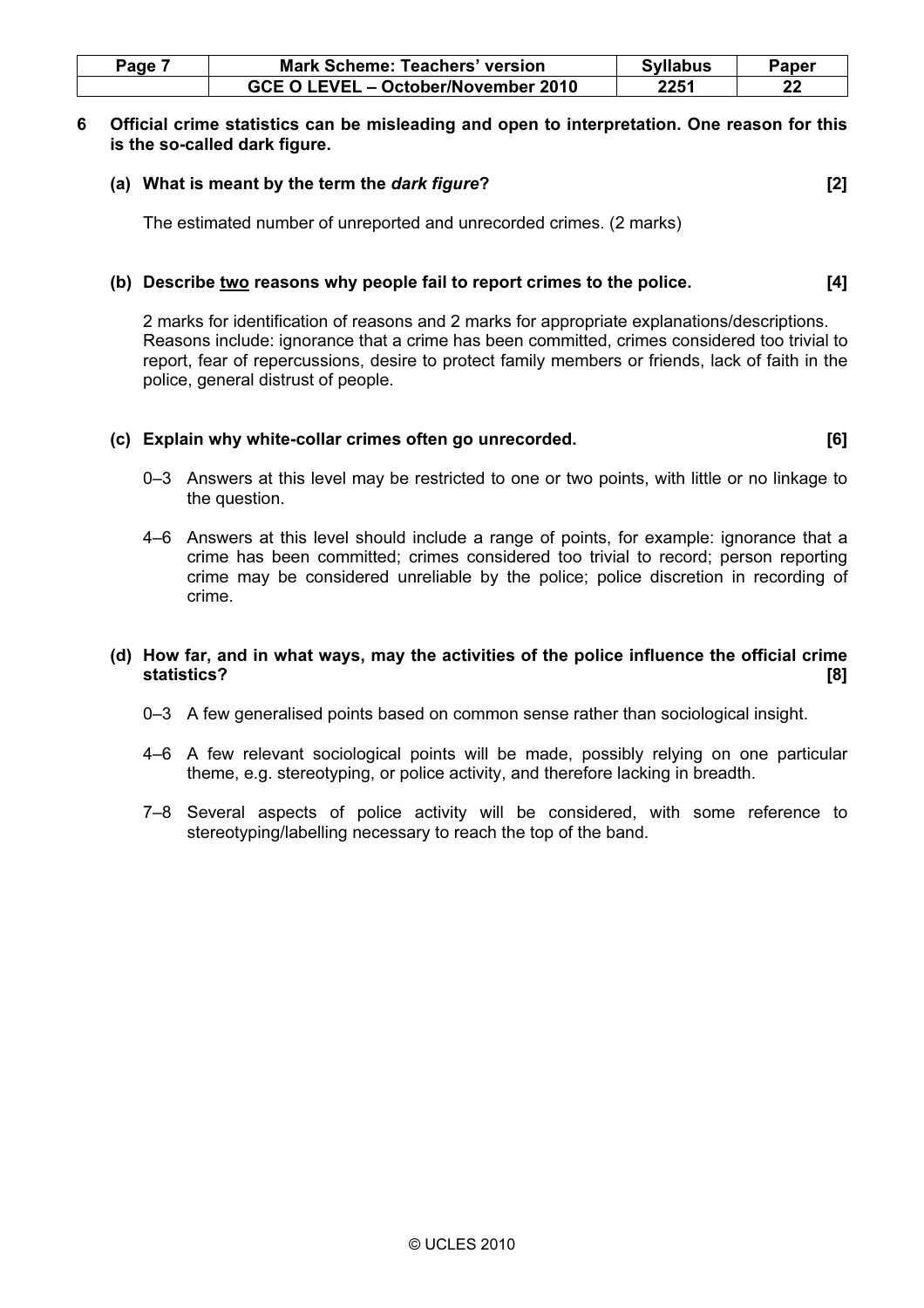| Page 8 | <b>Mark Scheme: Teachers' version</b> | <b>Syllabus</b> | Paper |
|--------|---------------------------------------|-----------------|-------|
|        | GCE O LEVEL - October/November 2010   | 2251            | 22    |

# Section D: The Mass Media

## 7 An important factor influencing the content and presentation of the news is the concept of news values.

#### (a) What is meant by the term news values? [2]

 News values refers to the criteria used by journalists to decide what information and events are worth reporting in the news. (2 marks )

## (b) Describe two factors, other than news values, that influence the content of the news.  $[4]$

 Factors include, for example: editors'/owners' political views; news that is dramatic or unexpected, such as disasters, is more likely to be aired, as are events that the government deems important.  $(2 \times 2)$ 

## (c) Explain why news reports may contain bias. [6]

- 0–3 A few points, maybe noting the potential influence of owners or governments.
- 4–6 A range of reasons will be featured on why news coverage contains bias, including: factors relating to the process of gathering and presenting news; the political stance of the media source; influence of governments/owners/editors; the influence of those who use and sometimes manipulate the media, e.g. politicians, celebrities.

## (d) How far, and in what ways, is the mass media able to influence people's lifestyles? [8]

- 0–3 A few basic common-sense observations and/or one-sided accounts of limited sociological relevance.
- 4–6 Relevant sociological material will draw on references to: media stereotyping/labelling; the use of advertising and public information films; celebrity and other role models; and the selectiveness used to withhold information from the public.
- 7–8 At the top of the band, answers will be accurate and well-developed, with some attempt at assessment.